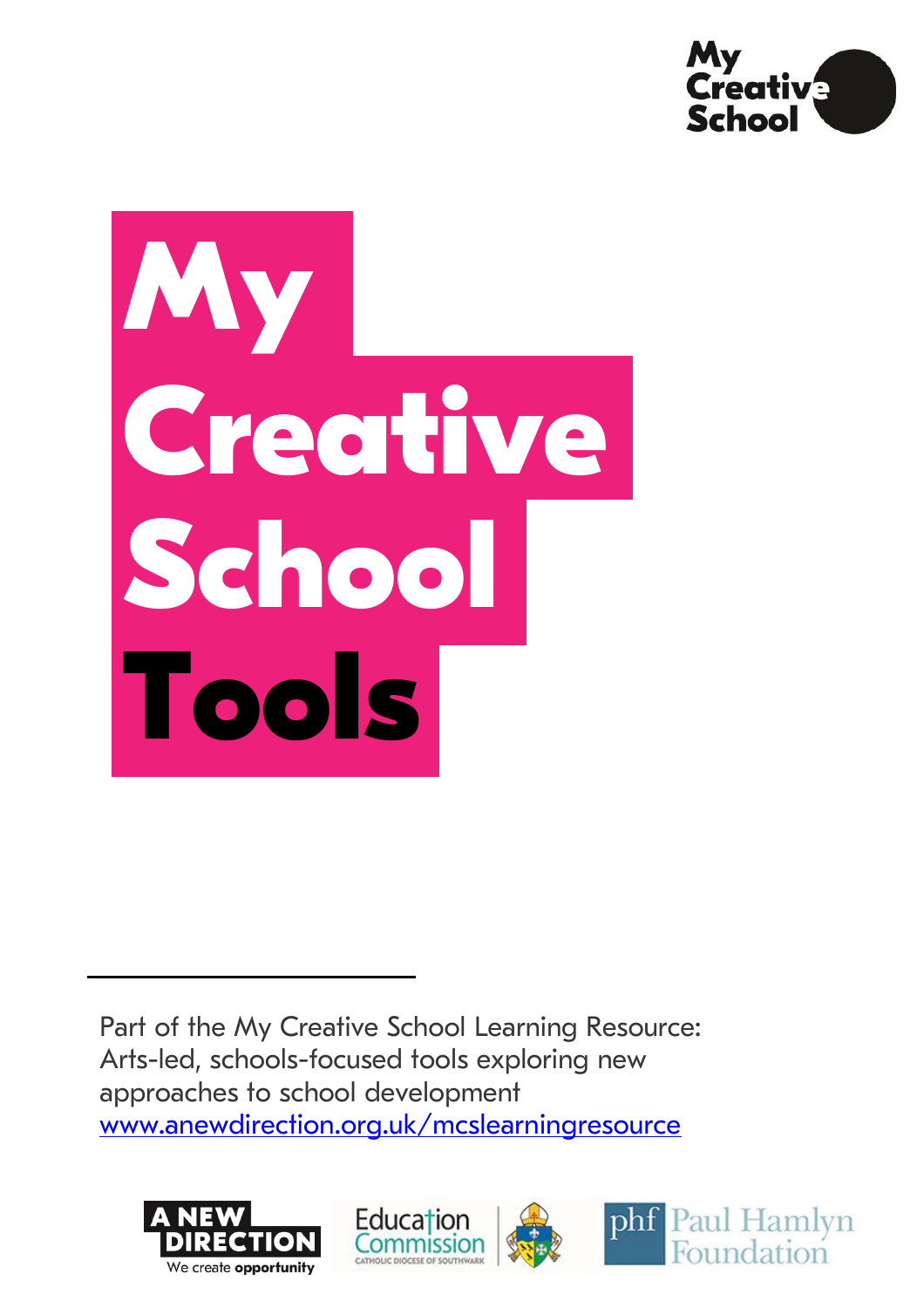

## **Choose Your Own**

## **Adventure**

#### **A tool to develop a Choose Your Own Adventure story**

Use this tool with your class to help create a new engagement in, and excitement about, reading and writing. Through a collaborative and highly interactive story format, readers can make their own choices about the direction of the plot.

#### **What is a Choose Your Own Adventure?**

- A story made up of short story segments outlining the plot, which is usually a mission or quest.
- Each segment ends in a set of choices for what to do next.
- The reader assumes the role of the main character and the story is written in the second person, using the word 'you'.
- The reader determines the plot outcomes by making decisions throughout the story, turning to a chosen page for the next story segment.
- Other story characters include friends, enemies and people with information (real or false).
- The book is peppered with failed quests, readers must get to the last story segment to complete the mission. This last segment is not always at the end of the book!
- The setting can be based anywhere, but this example explores the school grounds and rooms as the pupils will know the buildings well and can imagine the journey around the area as the plot unfolds. You could also use the local park or streets.

### **12 steps to your class's own Choose Your Own Adventure**

- 1. Read a selection of Choose Your Own Adventure books as a class. Vote together to decide what to do next. (Source books appropriate to age and ability on Amazon).
- 2. Discuss this format. How is it different to a normal book? How does the way we read it differ from other books. How could we author a book like this?
- 3. Make a 'Choose Your Own Adventure insert' into your normal class book. E.g. A bookmark that gives pupils the permission to break a normal story and add their own Choose Your Own Adventure moment into it. Use this in the class book or any other reading book. Pupils could design and personalise their bookmark for themselves.
- 4. Develop a flow chart of story segments and choices. Ask the pupils to develop their own simple story outlines on a sheet of paper, e.g. based on what could happen in a room in the school. These will be your story segments. Facilitate by finding links between the stories. You might find it easier to identify links by spreading the story outlines out on the floor, reading them all as a group and using tape to connect them. The aim is to create a flowchart of choices for the reader to visit a number of different







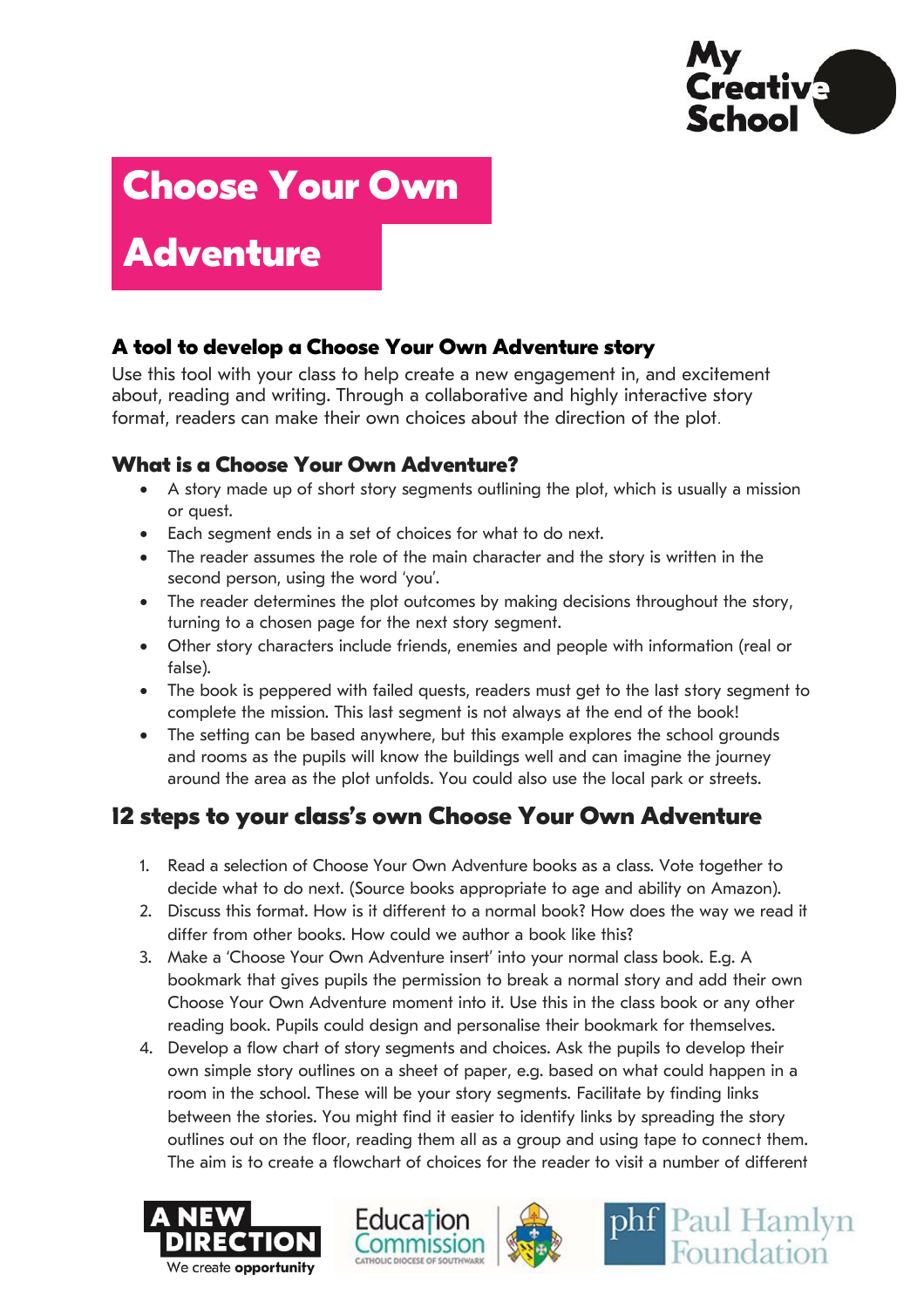

story options. Collaboratively make suggestions to each other's stories for how they could connect together.

- 5. Inspiration Hunting. Once the pupils have their story ideas, explore ways to seek more inspiration from your surroundings. Can a trip around the local area help create an overarching mission / theme? Can observing members of the public inform the development of characters and plot? Can other writing be developed from this experience, e.g. poetry?
- 6. Make a giant map of the world where your class's Choose Your Own Adventure will be set (e.g. School grounds). Move desks and chairs back to the side of the room and use large paper on the floor. Label the rooms or places on the map.
- 7. Further develop the story ideas. The stories will still be general outlines at this stage.
	- Characters: Generate ideas for characters by asking open questions about each one. Pupils can write/draw details of each character on paper and move them around the map, e.g. big green eyes, weakness for marshmallows, loves trampolining, hates boys, huge flat feet, mannerisms, backstory ideas etc.
	- Scenes: Develop ideas for scenes further by thinking about the scene/room/space for each story segment. Write notes on the map.
	- Senses: Explore senses like smells, sounds, feel, taste and atmosphere. E.g. was a space really cold? Was it lonely? Did it smell like baked cakes? Etc. Write notes on the map.

N.B. Using different sorts of paper for these ideas and notes can be productive and fun: for example, use blank hotel door signs for notes about scene/room descriptions, people-shaped cut-outs for character information, and paper plates for sensory ideas.

- 8. Explore the map together with these new pieces of information. Read the story outlines as you 'walk' around the places in your large map, which is now populated with all these ideas, characters, scenes and sensations. Any other details to be added? You should be getting an idea for how you can move from one place to another and how the stories link. Each story needs to have a room/place, and each story needs to end with either a choice to go to one of 2 new places, or an ending. Make sure all the stories are linked in this way.
- 9. Pupils can now create their first full draft of their individual story segments. How could the writing exercise become part of the fun and adventure? Could the pupils write using quill pens or write on some alternative form of writing material?
- 10. Share, revise and edit drafts. Explore further what choices the story segments could generate. Do they become a dead end; do they offer no choice but just direct you to the next scene or if they give you choices how can we make them difficult to choose between? Children may need extra time to work on developing these choices, so that they relate to the overall story/plot.
- 11. Test out your drafts with a guest audience of readers. Transcribe their journey route (like the flow chart) to map the links between scenes - Listen to their feedback. Make final edits.
- 12. Type out story segments and publish. Consider emphasising words by highlighting or changing fonts. Print and publish a complete draft to try together!







phf Paul Hamlyn

Foundation